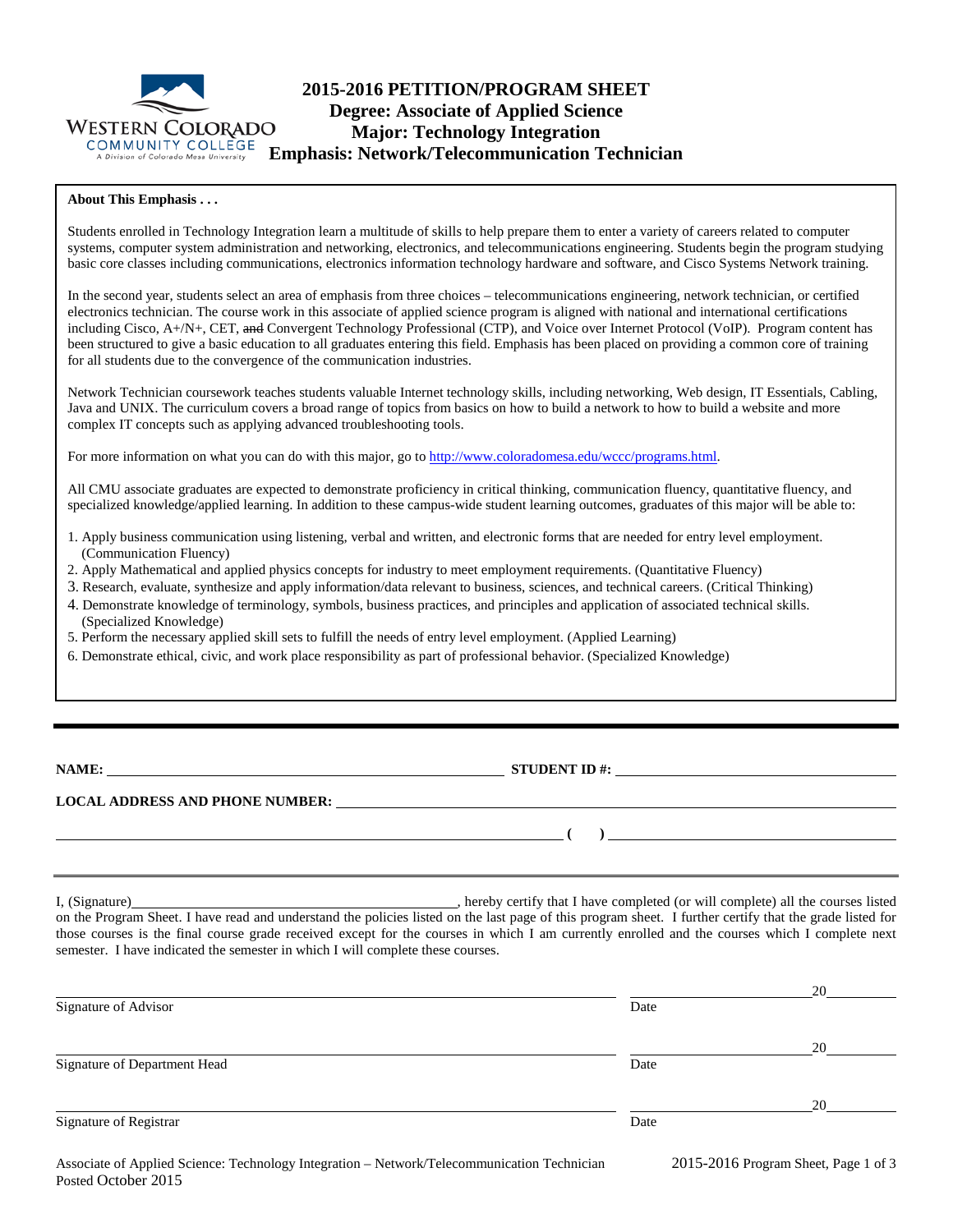#### **DEGREE REQUIREMENTS:**

- Minimum of 62 semester hours total (A minimum of 16 taken at CMU in no fewer than two semesters).
- 2.00 cumulative GPA or higher in all CMU coursework and a "C" or better must be achieved in coursework toward major content area.
- Pre-collegiate courses (usually numbered below 100) cannot be used for graduation.
- A student must follow the CMU graduation requirements either from 1) the program sheet for the major in effect at the time the student officially declares a major; or 2) a program sheet for the major approved for a year subsequent to the year during which the student officially declares the major and is approved for the student by the department head. Because a program may have requirements specific to the degree, the student should check with the faculty advisor for additional criteria. It is the student's responsibility to be aware of, and follow, all requirements for the degree being pursued. Any exceptions or substitutions must be approved by the student's faculty advisor and Department Head.
- When filling out the program sheet a course can be used only once.
- See the "Undergraduate Graduation Requirements" in the catalog for additional graduation information.

**ESSENTIAL LEARNING REQUIREMENTS** (Minimum 16 semester hours) See the current catalog for a list of courses that fulfill the requirements below. If a course is on the Essential Learning list of options and a requirement for your major, you must use it to fulfill the

major requirement and make a different selection within the Essential Learning requirement. The Essential Learning capstone course and corequisite Essential Speech course (required for bachelor's degrees) cannot be used as options for the below requirements.

| Course No Title                         |   | Sem.hrs Grade Term/Trns |
|-----------------------------------------|---|-------------------------|
| <b>Communication</b> (6 semester hours) |   |                         |
| <b>ENGL 111 English Composition</b>     | 3 |                         |
| <b>ENGL 112 English Composition</b>     | 3 |                         |
| $-OR-$                                  |   |                         |
| ENGL 111 English Composition and        | 3 |                         |
| SPCH 101 Interpersonal Communication or | 3 |                         |
| SPCH 102 Speechmaking                   | 3 |                         |

**Mathematics:** (Minimum 3 semester hours)

MATH 108 Technical Mathematics (or higher) 4

**Social Sciences, Natural Science, Fine Arts or Humanities** (Minimum 6 semester hours)

|  | _____ |  |
|--|-------|--|
|  |       |  |

**WELLNESS REQUIREMENT** (2 semester hours)

| <b>INIA</b> |                     |  |  |
|-------------|---------------------|--|--|
| KINE        | Health and Wellness |  |  |

#### **ASSOCIATE OF APPLIED SCIENCE: TECHNOLOGY INTEGRATION – NETWORK/TELECOMMUNICATION TECHNICIAN REQUIREMENTS**

|                     | 20                               |   |  |
|---------------------|----------------------------------|---|--|
| (44 semester hours) |                                  |   |  |
| <b>Core Classes</b> |                                  |   |  |
| <b>PROS 117</b>     | Electronics I                    | 3 |  |
| <b>TECI 132</b>     | Intro to IT Hardware and         |   |  |
|                     | <b>System Software</b>           | 3 |  |
| <b>TECI 170</b>     | Intro to Communications          | 3 |  |
| <b>TECI 180</b>     | Cisco Networking I               | 4 |  |
| <b>TECI 185</b>     | Cisco Networking II              | 4 |  |
| <b>TECI 230</b>     | Cisco Networking III             | 4 |  |
| <b>TECI 235</b>     | <b>Cisco Networking IV</b>       | 4 |  |
| <b>TECI 245</b>     | <b>Security Fundamentals</b>     | 3 |  |
| <b>TECI 260</b>     | <b>Information Technology</b>    |   |  |
|                     | Hardware & System Software       | 3 |  |
| <b>TECI 265</b>     | Advanced IT Hardware &           | 3 |  |
|                     | <b>System Software</b>           |   |  |
| <b>TECI 290</b>     | Certification:                   | 1 |  |
| <b>TECI 292</b>     | Capstone in Technical            |   |  |
|                     | <b>Engineering and Economics</b> | 4 |  |
| <b>TECI 251</b>     | Personal and Professional        |   |  |
|                     | Leadership Development           | 2 |  |
| <b>TECI 240</b>     | <b>VoIP</b> Fundamentals         | 3 |  |
|                     |                                  |   |  |

\*Please see your advisor for requirements specific to this program.